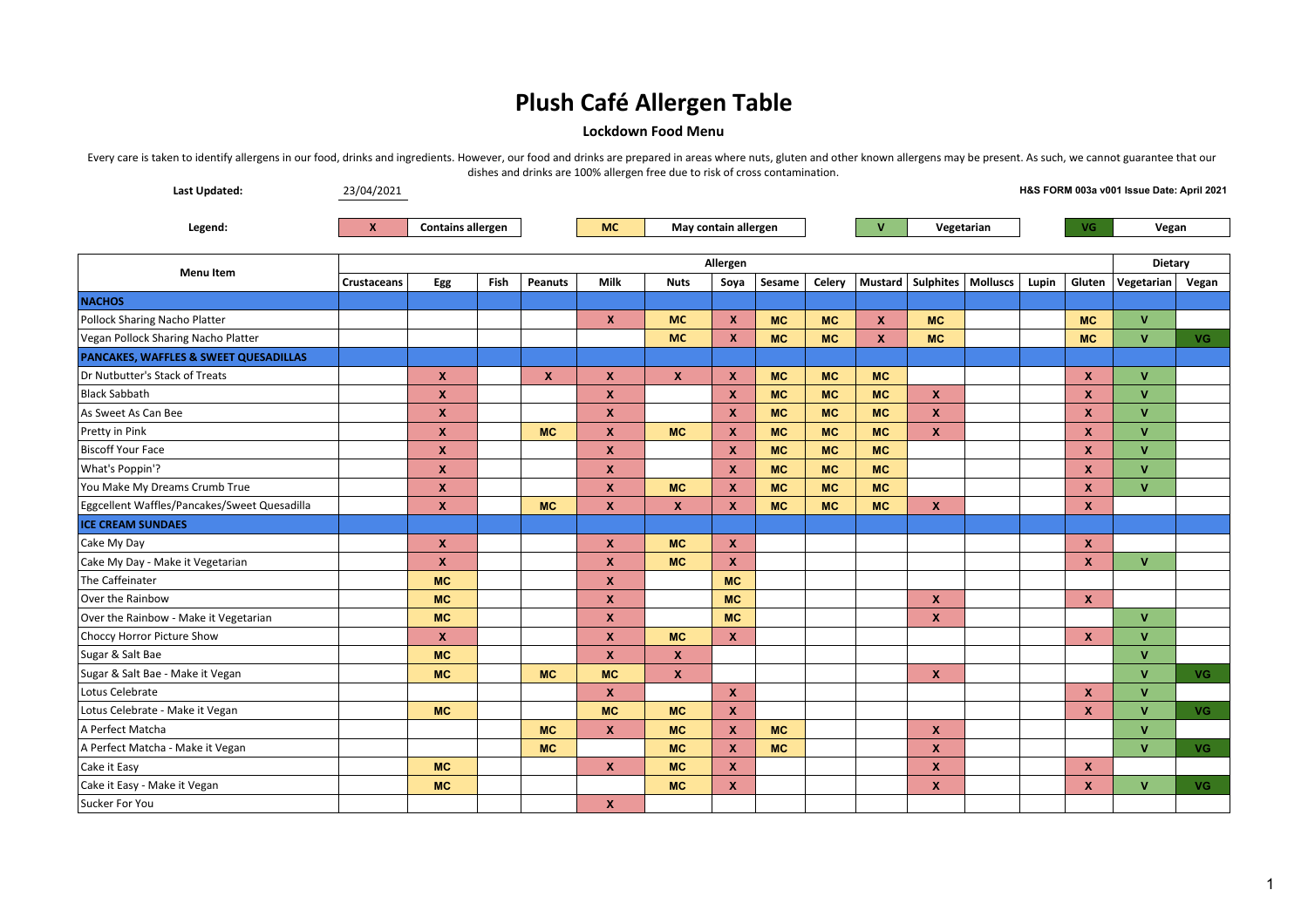### **Lockdown Food Menu**

| Last Updated:                                 | 23/04/2021  |                           |      |                  |                                             |                                  |                           |           |           |              |                     |          |         |                           | H&S FORM 003a v001 Issue Date: April 2021 |           |  |
|-----------------------------------------------|-------------|---------------------------|------|------------------|---------------------------------------------|----------------------------------|---------------------------|-----------|-----------|--------------|---------------------|----------|---------|---------------------------|-------------------------------------------|-----------|--|
| Legend:                                       | $\mathbf x$ | <b>Contains allergen</b>  |      |                  | <b>MC</b>                                   | May contain allergen             |                           |           |           | $\mathbf{V}$ | Vegetarian          |          |         |                           | <b>VG</b><br>Vegan                        |           |  |
|                                               |             |                           |      |                  |                                             |                                  |                           |           |           |              |                     |          |         |                           |                                           |           |  |
|                                               | Allergen    |                           |      |                  |                                             |                                  |                           |           |           |              |                     |          | Dietary |                           |                                           |           |  |
| <b>Menu Item</b>                              | Crustaceans | Egg                       | Fish | <b>Peanuts</b>   | Milk                                        | <b>Nuts</b>                      | Soya                      | Sesame    | Celery    |              | Mustard   Sulphites | Molluscs | Lupin   | Gluten                    | Vegetarian                                | Vegan     |  |
| Sucker For You - Make it Vegan                |             | <b>MC</b>                 |      |                  | <b>MC</b>                                   | $MC -$<br>hazelnut,<br>pistachio |                           |           |           |              |                     |          |         |                           | $\mathbf{v}$                              | VG.       |  |
| <b>FREAKSHAKES</b>                            |             |                           |      |                  |                                             |                                  |                           |           |           |              |                     |          |         |                           |                                           |           |  |
| Cereal Killer                                 |             | <b>MC</b>                 |      |                  | $\boldsymbol{\mathsf{x}}$                   | X                                | $\mathbf{x}$              |           |           |              |                     |          |         | $\mathbf{x}$              |                                           |           |  |
| Cake On Me                                    |             | $\boldsymbol{\mathsf{x}}$ |      |                  | $\boldsymbol{\mathsf{x}}$                   | <b>MC</b>                        | $\boldsymbol{\mathsf{x}}$ |           |           |              |                     |          |         | $\mathbf x$               | $\mathbf{V}$                              |           |  |
| Donut Pop Me Now                              |             | <b>MC</b>                 |      |                  | $\boldsymbol{\mathsf{x}}$                   |                                  | $\mathbf{x}$              |           |           |              |                     |          |         | $\boldsymbol{x}$          |                                           |           |  |
| Candy Mountain                                |             |                           |      |                  | $\boldsymbol{\mathsf{x}}$                   |                                  | X                         |           |           |              |                     |          |         | $\boldsymbol{x}$          |                                           |           |  |
| Candy Mountain - Make it Vegetarian           |             |                           |      |                  | $\boldsymbol{\mathsf{x}}$                   |                                  | $\boldsymbol{\mathsf{x}}$ |           |           |              |                     |          |         | $\boldsymbol{x}$          | $\mathbf{V}$                              |           |  |
| Candy Mountain - Make it Vegan                |             |                           |      |                  |                                             |                                  |                           |           |           |              |                     |          |         |                           | $\mathbf{V}$                              | <b>VG</b> |  |
| Only Yolking                                  |             | $\boldsymbol{\mathsf{x}}$ |      |                  | $\boldsymbol{\mathsf{x}}$                   |                                  | $\boldsymbol{\mathsf{x}}$ |           |           |              |                     |          |         |                           | $\mathbf{V}$                              |           |  |
| <b>COOKIE DOUGH</b>                           |             |                           |      |                  |                                             |                                  |                           |           |           |              |                     |          |         |                           |                                           |           |  |
| Chocolate Orange                              |             | $\mathbf{x}$              |      |                  | $\boldsymbol{\mathsf{x}}$                   | <b>MC</b>                        | $\boldsymbol{\mathsf{x}}$ | <b>MC</b> | <b>MC</b> | <b>MC</b>    |                     |          |         | $\boldsymbol{x}$          | $\mathbf{v}$                              |           |  |
| Mint Chocolate                                |             | $\mathbf x$               |      |                  | $\boldsymbol{\mathsf{x}}$                   | <b>MC</b>                        | $\boldsymbol{\mathsf{x}}$ | <b>MC</b> | <b>MC</b> | <b>MC</b>    |                     |          |         | X                         | $\mathbf{V}$                              |           |  |
| Cookies and Cream                             |             | $\boldsymbol{\mathsf{x}}$ |      |                  | $\boldsymbol{\mathsf{x}}$                   | <b>MC</b>                        | $\boldsymbol{\mathsf{x}}$ | <b>MC</b> | <b>MC</b> | <b>MC</b>    |                     |          |         | $\mathbf x$               | V                                         |           |  |
| Strawberries and Cream                        |             | $\boldsymbol{\mathsf{x}}$ |      |                  | $\boldsymbol{\mathsf{x}}$                   | <b>MC</b>                        | $\boldsymbol{\mathsf{x}}$ | <b>MC</b> | <b>MC</b> | <b>MC</b>    |                     |          |         | $\mathbf x$               | $\mathbf{V}$                              |           |  |
| <b>Red Velvet</b>                             |             | $\boldsymbol{\mathsf{x}}$ |      |                  | $\boldsymbol{\mathsf{x}}$                   | <b>MC</b>                        | $\boldsymbol{\mathsf{x}}$ | <b>MC</b> | <b>MC</b> | <b>MC</b>    |                     |          |         | $\mathbf{x}$              | $\mathbf{V}$                              |           |  |
| <b>Blue Velvet</b>                            |             | $\boldsymbol{\mathsf{x}}$ |      |                  | $\boldsymbol{x}$                            |                                  | $\boldsymbol{\mathsf{x}}$ | <b>MC</b> | <b>MC</b> | <b>MC</b>    |                     |          |         | $\boldsymbol{\mathsf{x}}$ | $\mathbf{V}$                              |           |  |
| <b>OTHER DESSERTS</b>                         |             |                           |      |                  |                                             |                                  |                           |           |           |              |                     |          |         |                           |                                           |           |  |
| Batch Made in Heaven                          |             | $\mathbf{x}$              |      |                  | $\boldsymbol{\mathsf{x}}$                   |                                  | $\mathbf{x}$              |           |           |              |                     |          |         | $\mathbf{x}$              | V                                         |           |  |
| Cream Tea for Two                             |             |                           |      |                  | $\boldsymbol{\mathsf{x}}$                   |                                  |                           |           |           |              |                     |          |         | $\boldsymbol{\mathsf{x}}$ | $\mathbf{V}$                              |           |  |
| Cream Tea for Two - Make it Vegan             |             |                           |      |                  |                                             |                                  |                           |           |           |              |                     |          |         | $\boldsymbol{x}$          | $\mathbf{V}$                              | VG.       |  |
| <b>CAKES</b>                                  |             |                           |      |                  |                                             |                                  |                           |           |           |              |                     |          |         |                           |                                           |           |  |
| Sticky Chocolate & Orange Cake                |             | $\mathbf{x}$              |      | <b>MC</b>        | $\boldsymbol{\mathsf{x}}$                   | <b>MC</b>                        | $\mathbf{x}$              |           |           |              |                     |          |         | $\boldsymbol{x}$          | $\mathbf{V}$                              |           |  |
| Vegan Chocolate Devil Cake                    |             | <b>MC</b>                 |      | <b>MC</b>        | <b>MC</b>                                   | <b>MC</b>                        |                           |           |           |              |                     |          |         | X                         | $\mathbf{v}$                              | VG.       |  |
| Passion Cake                                  |             | $\mathbf{x}$              |      | $\boldsymbol{x}$ | $\boldsymbol{x}$                            | X (walnuts)                      |                           |           |           |              |                     |          |         | $\mathbf{x}$              | $\mathbf{V}$                              |           |  |
| Vegan Gluten-Free New York Style Cheesecake   |             |                           |      | <b>MC</b>        | <b>MC</b>                                   | <b>MC</b>                        | $\mathbf{x}$              |           |           |              |                     |          |         |                           | $\mathbf{V}$                              | VG.       |  |
| Vegan Gluten-Free Chocolate Cherry Cheesecake |             |                           |      | <b>MC</b>        | not suitable<br>for lactose<br>intolerances | <b>MC</b>                        | $\boldsymbol{\mathsf{x}}$ |           |           |              |                     |          |         |                           | V                                         | VG.       |  |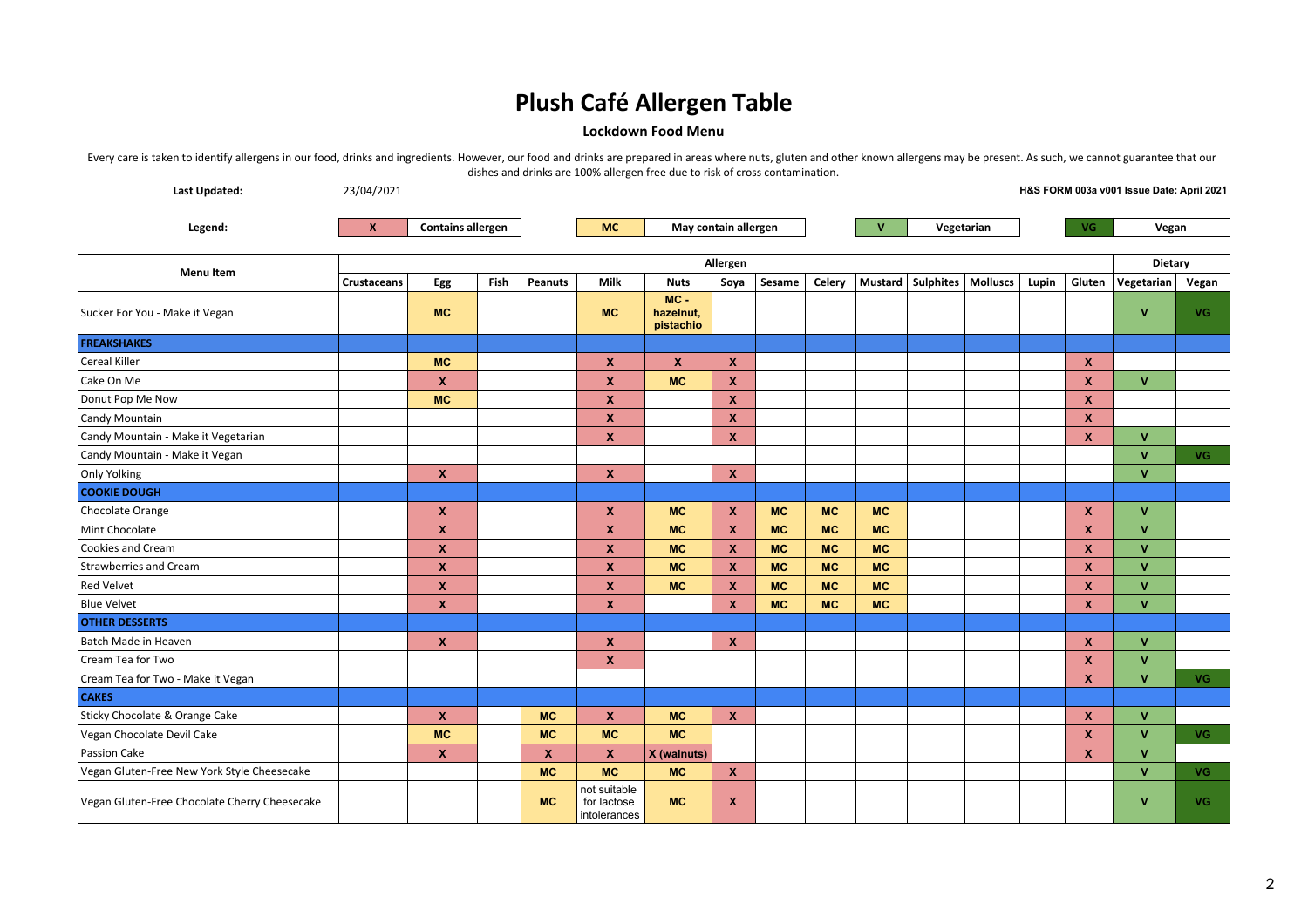#### **Lockdown Food Menu**

| Last Updated:                        | 23/04/2021<br>H&S FORM 003a v001 Issue Date: April 2021 |                           |  |           |                           |                                                                       |                           |             |              |            |                                |     |       |                           |              |           |
|--------------------------------------|---------------------------------------------------------|---------------------------|--|-----------|---------------------------|-----------------------------------------------------------------------|---------------------------|-------------|--------------|------------|--------------------------------|-----|-------|---------------------------|--------------|-----------|
| Legend:                              | $\mathbf{x}$                                            | <b>Contains allergen</b>  |  |           | <b>MC</b>                 | May contain allergen                                                  |                           |             | $\mathsf{V}$ | Vegetarian |                                | VG. |       | Vegan                     |              |           |
|                                      |                                                         |                           |  |           |                           |                                                                       | Allergen                  |             |              |            |                                |     |       | Dietary                   |              |           |
| <b>Menu Item</b>                     | <b>Crustaceans</b>                                      | Egg<br><b>Fish</b>        |  | Peanuts   | <b>Milk</b>               | <b>Nuts</b>                                                           | Soya                      | Sesame      | Celery       |            | Mustard   Sulphites   Molluscs |     | Lupin | Gluten                    | Vegetarian   | Vegan     |
| Vegan Gluten-Free Chocolate Brownie  |                                                         |                           |  |           |                           | $\mathbf{x}$                                                          | $\boldsymbol{\mathsf{x}}$ |             |              |            |                                |     |       |                           | $\mathbf{v}$ | VG.       |
| Vegan Gluten-Free Super Flapjack     |                                                         | <b>MC</b>                 |  | <b>MC</b> | <b>MC</b>                 | X (pecans)                                                            | $\mathbf x$               |             |              |            |                                |     |       |                           | $\mathbf{V}$ | VG.       |
| Lemon & Elderflower Cake             |                                                         | $\mathbf{x}$              |  | <b>MC</b> | $\boldsymbol{\mathsf{x}}$ | <b>MC</b>                                                             |                           |             |              |            |                                |     |       | $\mathbf{x}$              | $\mathbf{v}$ |           |
| Raspberry & Coconut Slice            |                                                         | $\boldsymbol{\mathsf{x}}$ |  | <b>MC</b> | $\boldsymbol{\mathsf{x}}$ | <b>MC</b>                                                             |                           |             |              |            | $\boldsymbol{\mathsf{x}}$      |     |       | $\boldsymbol{x}$          | $\mathbf{V}$ |           |
| Gluten-Free Pecan & Walnut Slice     |                                                         |                           |  | <b>MC</b> |                           | X (pecan,<br>walnut)                                                  |                           |             |              |            |                                |     |       |                           | $\mathbf{V}$ |           |
| Cinnamon Swirl Cake                  |                                                         | $\boldsymbol{\mathsf{x}}$ |  |           | $\boldsymbol{\mathsf{x}}$ |                                                                       |                           |             |              |            |                                |     |       | $\boldsymbol{x}$          | $\mathbf{V}$ |           |
| Blueberry and Vanilla Cake           |                                                         | $\boldsymbol{\mathsf{x}}$ |  |           | $\boldsymbol{\mathsf{x}}$ | <b>MC</b>                                                             | <b>MC</b>                 |             |              |            |                                |     |       | $\boldsymbol{x}$          |              |           |
| <b>Unicorn Fantasy Cake</b>          |                                                         | $\boldsymbol{\mathsf{x}}$ |  |           | $\boldsymbol{\mathsf{x}}$ |                                                                       | $\mathbf x$               |             |              |            |                                |     |       | $\mathbf{x}$              | $\mathbf{V}$ |           |
| <b>Red Velvet Cake</b>               |                                                         | X                         |  | <b>MC</b> | $\pmb{\chi}$              | <b>MC</b><br>(pistachio,<br>pecan,<br>almond,<br>hazelnut,<br>walnut) | <b>MC</b>                 |             |              |            |                                |     |       | X                         | $\mathbf{V}$ |           |
| Gluten-Free Brownie                  |                                                         | $\mathbf{x}$              |  |           | $\boldsymbol{\mathsf{x}}$ |                                                                       | $\mathbf{x}$              |             |              |            |                                |     |       |                           | $\mathbf{V}$ |           |
| Crazy Vegan Carrot & Avocado Cake    |                                                         | <b>MC</b>                 |  |           | <b>MC</b>                 | $\mathbf{x}$                                                          |                           |             |              |            |                                |     |       | X                         | $\mathbf{V}$ | <b>VG</b> |
| Zucchini and Lime Cake               |                                                         | $\mathbf{x}$              |  | <b>MC</b> | $\mathbf{x}$              | $X -$<br><b>Pistachios</b>                                            | <b>MC</b>                 |             |              |            |                                |     |       | X                         | $\mathbf{V}$ |           |
| Homemade Baklava                     |                                                         |                           |  | <b>MC</b> | $\boldsymbol{\mathsf{x}}$ | <b>X</b>                                                              |                           | $\mathbf x$ |              |            |                                |     |       | $\mathbf{x}$              | $\mathbf{V}$ |           |
| Pineapple Cake                       |                                                         | $\mathbf{x}$              |  | <b>MC</b> | $\boldsymbol{\mathsf{x}}$ | <b>MC</b>                                                             |                           |             |              |            | $\boldsymbol{\mathsf{x}}$      |     |       | $\mathbf{x}$              | $\mathbf{V}$ |           |
| Pink Lemonade Cake                   |                                                         |                           |  |           | $\mathbf x$               |                                                                       |                           |             |              |            |                                |     |       | $\boldsymbol{x}$          | $\mathbf{V}$ |           |
| Gluten-Free Courgette & Avocado Cake |                                                         | $\mathbf{x}$              |  | <b>MC</b> |                           | $\mathbf{x}$                                                          |                           |             |              |            |                                |     |       |                           | $\mathbf{V}$ |           |
| Vegan Harvest Cake                   |                                                         |                           |  | <b>MC</b> |                           | $\mathbf{x}$<br>(pistachio)                                           | $\boldsymbol{\mathsf{x}}$ |             |              |            | $\boldsymbol{\mathsf{x}}$      |     |       | X                         | $\mathbf{v}$ | <b>VG</b> |
| White Chocolate & Cranberry Tiffin   |                                                         |                           |  |           | $\boldsymbol{\mathsf{x}}$ | $\mathbf{x}$                                                          | $\mathbf{x}$              |             |              |            | $\boldsymbol{\mathsf{x}}$      |     |       | $\mathbf{x}$              | $\mathbf{V}$ |           |
| English Wildflower & Honey Cake      |                                                         | $\mathbf{x}$              |  | <b>MC</b> | $\boldsymbol{\mathsf{x}}$ | <b>MC</b>                                                             |                           |             |              |            |                                |     |       | $\mathbf{x}$              | $\mathbf{V}$ |           |
| Rainbow Cake                         |                                                         | X                         |  |           | $\pmb{\mathsf{x}}$        | <b>MC</b>                                                             | X                         |             |              |            |                                |     |       | $\boldsymbol{x}$          | $\mathbf{V}$ |           |
| Coconut & Lime Cake                  |                                                         | $\boldsymbol{\mathsf{x}}$ |  |           | $\boldsymbol{\mathsf{x}}$ |                                                                       |                           |             |              |            |                                |     |       | $\boldsymbol{x}$          | $\mathbf{V}$ |           |
| Chocolate Toffee Log Cake            |                                                         | $\boldsymbol{\mathsf{x}}$ |  |           | $\boldsymbol{\mathsf{x}}$ |                                                                       | $\boldsymbol{x}$          |             |              |            |                                |     |       | $\mathbf x$               | <b>V</b>     |           |
| Eton Mess Cake                       |                                                         | $\mathbf{x}$              |  |           | $\boldsymbol{\mathsf{x}}$ | $\mathbf{x}$                                                          | $\boldsymbol{\mathsf{x}}$ |             |              |            |                                |     |       | $\boldsymbol{\mathsf{x}}$ | $\mathbf{V}$ |           |
| Millionaires Cake                    |                                                         | $\boldsymbol{\mathsf{x}}$ |  |           | $\boldsymbol{x}$          |                                                                       | $\boldsymbol{x}$          |             |              |            |                                |     |       | $\boldsymbol{\mathsf{x}}$ | $\mathbf{V}$ |           |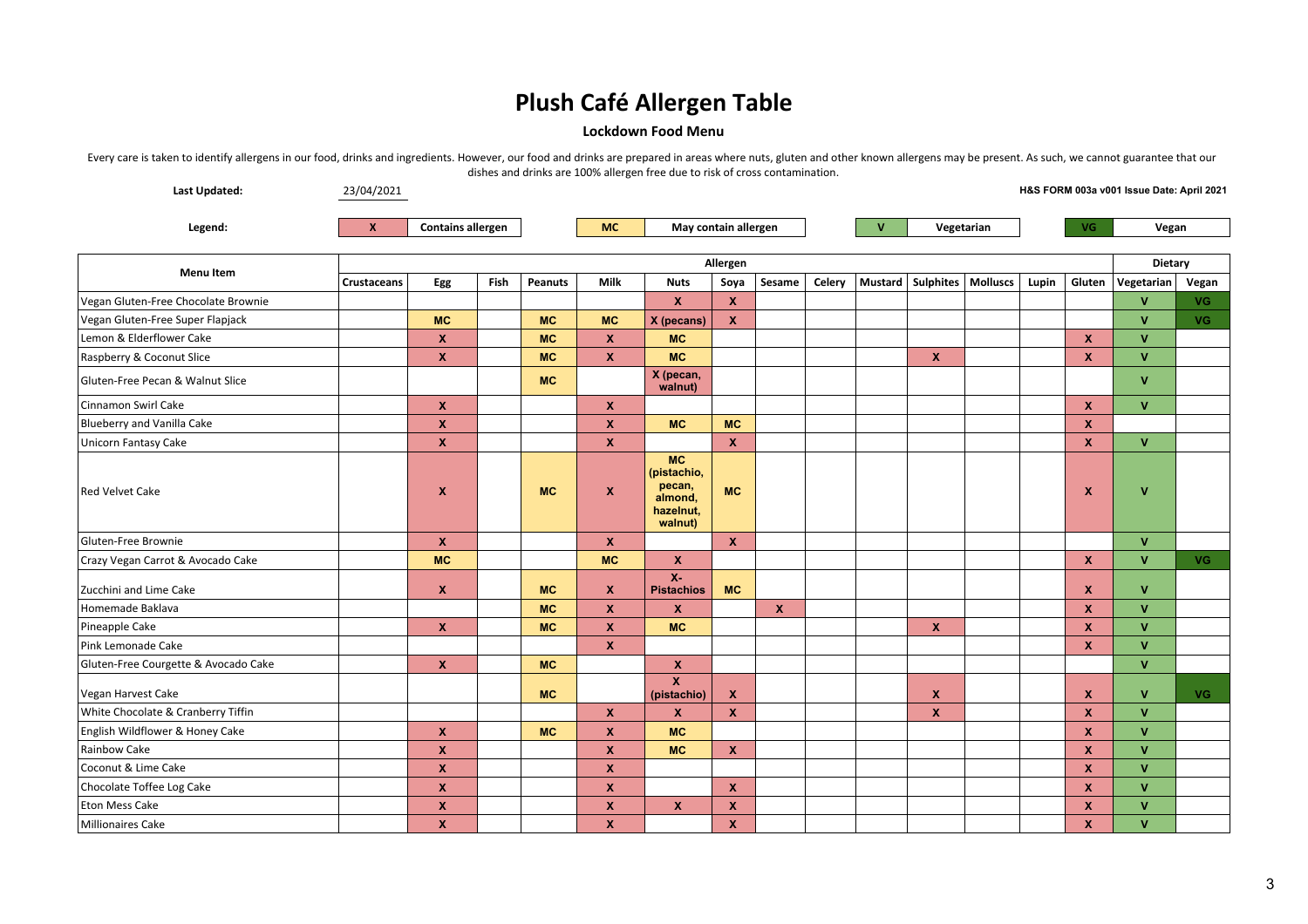### **Lockdown Food Menu**

| Last Updated:                   | 23/04/2021         |                           |      |         |                           |                                       |                           |        |        |              |                                |     |       |                           | H&S FORM 003a v001 Issue Date: April 2021 |           |  |
|---------------------------------|--------------------|---------------------------|------|---------|---------------------------|---------------------------------------|---------------------------|--------|--------|--------------|--------------------------------|-----|-------|---------------------------|-------------------------------------------|-----------|--|
| Legend:                         | $\mathbf{x}$       | <b>Contains allergen</b>  |      |         | <b>MC</b>                 | May contain allergen                  |                           |        |        | $\mathbf{V}$ | Vegetarian                     | VG. |       | Vegan                     |                                           |           |  |
|                                 |                    | Allergen                  |      |         |                           |                                       |                           |        |        |              |                                |     |       |                           | Dietary                                   |           |  |
| <b>Menu Item</b>                | <b>Crustaceans</b> | Egg                       | Fish | Peanuts | Milk                      | <b>Nuts</b>                           | Soya                      | Sesame | Celery |              | Mustard   Sulphites   Molluscs |     | Lupin | Gluten                    | Vegetarian                                | Vegan     |  |
| Raspberry & Lemon Cake          |                    | <b>X</b>                  |      |         | $\pmb{\mathsf{x}}$        | $\mathbf{x}$                          |                           |        |        |              |                                |     |       | $\mathbf{x}$              | $\mathsf{v}$                              |           |  |
| Angel Sparkle Cake              |                    | X                         |      |         | $\boldsymbol{x}$          | <b>MC</b>                             |                           |        |        |              |                                |     |       | X                         | $\mathbf{V}$                              |           |  |
| Amaretti & Pistachio Tiffin     |                    | $\mathbf x$               |      |         | $\pmb{\mathsf{x}}$        | $\mathbf{x}$                          | $\pmb{\chi}$              |        |        |              | $\pmb{\mathsf{X}}$             |     |       | $\boldsymbol{x}$          | <b>V</b>                                  |           |  |
| <b>ICE CREAM &amp; SUNDRIES</b> |                    |                           |      |         |                           |                                       |                           |        |        |              |                                |     |       |                           |                                           |           |  |
| <b>Black Coconut</b>            |                    | $\boldsymbol{\mathsf{x}}$ |      |         | $\boldsymbol{\mathsf{x}}$ |                                       |                           |        |        |              |                                |     |       |                           | $\mathbf{V}$                              |           |  |
| Chocolate Fudge Brownie         |                    | $\boldsymbol{x}$          |      |         | $\pmb{\mathsf{x}}$        |                                       | $\mathbf{x}$              |        |        |              |                                |     |       | $\mathbf{x}$              | $\mathbf{V}$                              |           |  |
| White Chocolate & Honeycomb     |                    |                           |      |         | $\boldsymbol{x}$          |                                       | $\boldsymbol{\mathsf{x}}$ |        |        |              |                                |     |       |                           | $\mathbf{V}$                              |           |  |
| Gooseberry & Elderflower        |                    |                           |      |         | $\pmb{\mathsf{x}}$        |                                       | $\boldsymbol{\mathsf{x}}$ |        |        |              |                                |     |       |                           | $\mathbf{V}$                              |           |  |
| <b>Birthday Cake</b>            |                    | $\mathbf{x}$              |      |         | $\pmb{\mathsf{x}}$        |                                       |                           |        |        |              |                                |     |       |                           | <b>V</b>                                  |           |  |
| Blue Bubblegum                  |                    |                           |      |         | $\pmb{\mathsf{x}}$        |                                       |                           |        |        |              |                                |     |       |                           | $\mathbf{V}$                              |           |  |
| Vietnamese Coffee               |                    |                           |      |         | $\pmb{\mathsf{x}}$        |                                       |                           |        |        |              |                                |     |       |                           | $\mathbf{V}$                              |           |  |
| Vanilla                         |                    |                           |      |         | $\boldsymbol{\mathsf{x}}$ |                                       |                           |        |        |              |                                |     |       |                           | $\mathbf{v}$                              |           |  |
| Strawberry                      |                    |                           |      |         | $\pmb{\mathsf{x}}$        |                                       |                           |        |        |              |                                |     |       |                           | $\mathbf{V}$                              |           |  |
| Vegan Salted Caramel            |                    | <b>MC</b>                 |      |         | <b>MC</b>                 | <b>MC</b><br>(hazelnut,<br>pistachio) |                           |        |        |              |                                |     |       |                           | $\mathbf{V}$                              | <b>VG</b> |  |
| Vegan Matcha Green Tea          |                    |                           |      |         |                           |                                       | $\mathbf{x}$              |        |        |              |                                |     |       |                           | $\mathbf{V}$                              | <b>VG</b> |  |
| Vegan Vanilla                   |                    | <b>MC</b>                 |      |         | <b>MC</b>                 | <b>MC</b><br>(hazelnut,<br>pistachio) |                           |        |        |              |                                |     |       |                           | $\mathbf{V}$                              | VG.       |  |
| Vegan Oreo                      |                    | <b>MC</b>                 |      |         | <b>MC</b>                 | <b>MC</b><br>(hazelnut,<br>pistachio) | $\boldsymbol{\mathsf{x}}$ |        |        |              |                                |     |       | $\mathbf x$               | $\mathbf{V}$                              | VG.       |  |
| Rainbow Cone                    |                    |                           |      |         |                           |                                       | $\boldsymbol{\mathsf{x}}$ |        |        |              |                                |     |       | $\mathbf{x}$              |                                           |           |  |
| <b>Black Cone</b>               |                    |                           |      |         | $\boldsymbol{\mathsf{x}}$ |                                       | $\boldsymbol{\mathsf{x}}$ |        |        |              |                                |     |       | X                         | $\mathbf{V}$                              |           |  |
| <b>Black Wafer</b>              |                    |                           |      |         | $\boldsymbol{\mathsf{x}}$ |                                       | $\boldsymbol{\mathsf{X}}$ |        |        |              |                                |     |       | $\boldsymbol{\mathsf{x}}$ | $\mathbf{V}$                              |           |  |
| <b>Chocolate Sprinkles</b>      |                    | <b>MC</b>                 |      |         | <b>MC</b>                 |                                       | <b>MC</b>                 |        |        |              |                                |     |       |                           | <b>V</b>                                  |           |  |
| <b>Coloured Sprinkles</b>       |                    | <b>MC</b>                 |      |         | MC                        |                                       | <b>MC</b>                 |        |        |              |                                |     |       |                           |                                           |           |  |
| Milk Chocolate Sauce            |                    |                           |      |         |                           |                                       |                           |        |        |              |                                |     |       |                           | $\mathbf{V}$                              | <b>VG</b> |  |
| <b>Caramel Sauce</b>            |                    |                           |      |         |                           |                                       |                           |        |        |              |                                |     |       |                           | v                                         | VG.       |  |
| Raspberry Sauce                 |                    |                           |      |         |                           |                                       |                           |        |        |              |                                |     |       |                           | $\mathbf{V}$                              |           |  |